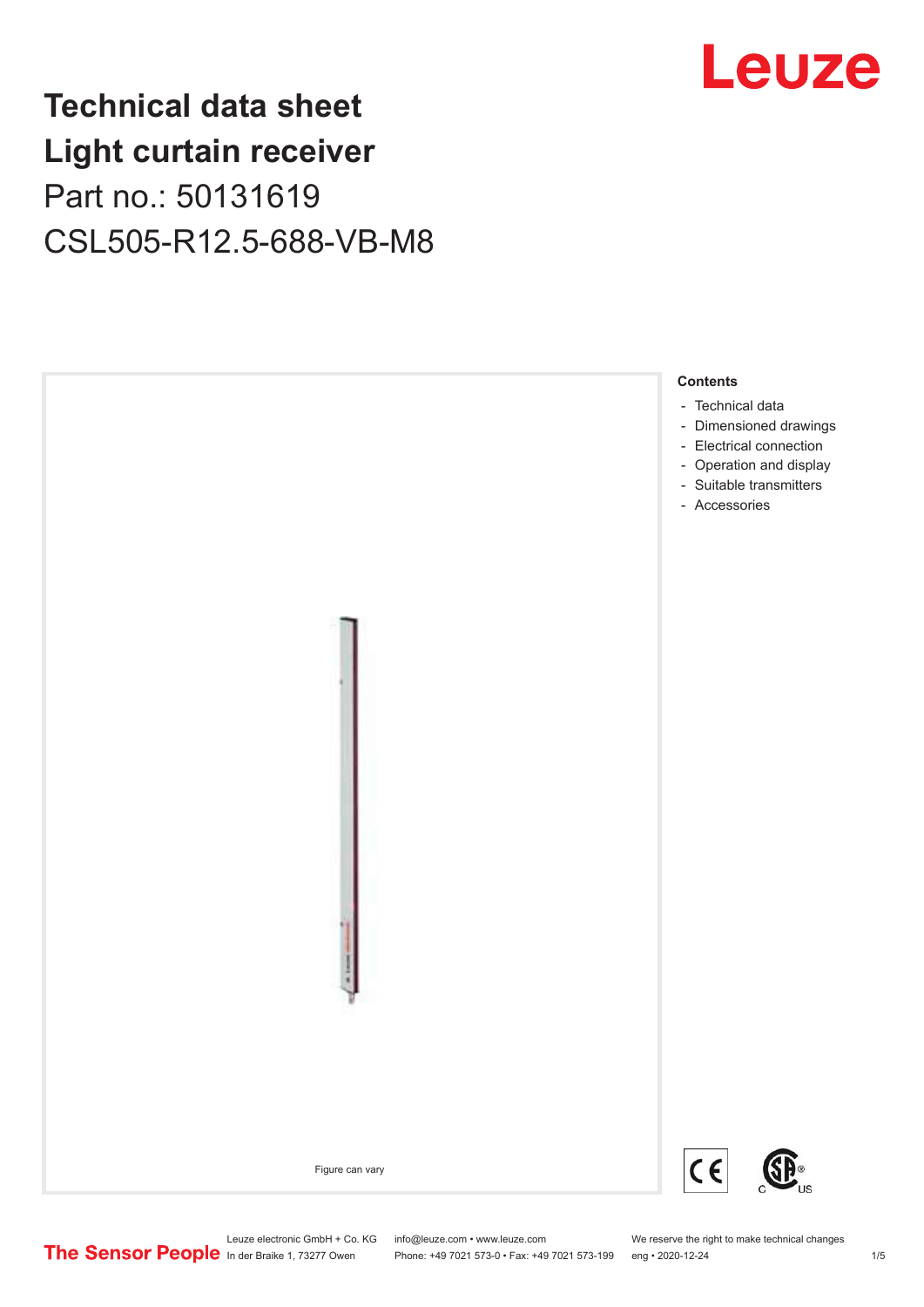### <span id="page-1-0"></span>**Technical data**

# **Leuze**

#### **Basic data**

| Basic data                                     |                              | <b>Connection 1</b>                             |                             |
|------------------------------------------------|------------------------------|-------------------------------------------------|-----------------------------|
| Series                                         | 505                          | <b>Function</b>                                 | Signal OU1                  |
| <b>Operating principle</b>                     | Throughbeam principle        |                                                 | Teach inpu                  |
| Device type                                    | Receiver                     |                                                 | Voltage sup                 |
| <b>Application</b>                             | Precise object detection     | <b>Type of connection</b><br><b>Thread size</b> | Connector<br>M <sub>8</sub> |
|                                                |                              | <b>Type</b>                                     | Male                        |
| <b>Special version</b>                         |                              | <b>Material</b>                                 | Metal                       |
| <b>Special version</b>                         | Crossed-beam scanning        | No. of pins                                     | 4 -pin                      |
|                                                | Diagonal-beam scanning       | Encoding                                        | A-coded                     |
|                                                | Parallel-beam scanning       |                                                 |                             |
|                                                | Teach input                  | <b>Mechanical data</b>                          |                             |
|                                                | Warning output               | Design                                          | Cubic                       |
| <b>Optical data</b>                            |                              | Dimension (W x H x L)                           | 10 mm x 86                  |
|                                                |                              | <b>Housing material</b>                         | Metal                       |
| <b>Operating range</b>                         | Guaranteed operating range   | <b>Metal housing</b>                            | Aluminum                    |
| <b>Operating range</b>                         | 0.35m                        | Lens cover material                             | Plastic                     |
| <b>Measurement field length</b>                | 687.5 mm                     | <b>Housing color</b>                            | Silver                      |
| <b>Number of beams</b>                         | 56 Piece(s)                  | <b>Type of fastening</b>                        | Through-ho                  |
| Beam spacing                                   | 12.5 mm                      |                                                 |                             |
| <b>Measurement data</b>                        |                              | <b>Operation and display</b>                    |                             |
|                                                |                              | Type of display                                 | LED                         |
| Minimum object diameter                        | $15 \text{ mm}$              | <b>Number of LEDs</b>                           | 2 Piece(s)                  |
| <b>Electrical data</b>                         |                              | Type of configuration                           | Software                    |
|                                                |                              |                                                 | Via pin ass                 |
| <b>Protective circuit</b>                      | Inductive protection         |                                                 |                             |
|                                                | Polarity reversal protection | <b>Environmental data</b>                       |                             |
|                                                | Short circuit protected      | Ambient temperature, operation                  | $-30$ 50 $^{\circ}$ (       |
| Performance data                               |                              | Ambient temperature, storage                    | -40  65 ° (                 |
| Supply voltage U <sub>B</sub>                  | 18  30 V, DC                 | <b>Certifications</b>                           |                             |
|                                                |                              |                                                 |                             |
| <b>Outputs</b>                                 |                              | Degree of protection                            | IP 65                       |
| Number of digital switching outputs 2 Piece(s) |                              | <b>Protection class</b>                         | III                         |
|                                                |                              | <b>Standards applied</b>                        | EN 60947-                   |
| <b>Switching outputs</b>                       |                              | <b>Classification</b>                           |                             |
| <b>Switching output 1</b>                      |                              |                                                 |                             |
| <b>Switching element</b>                       | Transistor, Push-pull        | <b>Customs tariff number</b>                    | 90314990                    |
| <b>Switching principle</b>                     | Light/dark reversible        | eCl@ss 5.1.4                                    | 27270910                    |
|                                                |                              | eCl@ss 8.0                                      | 27270910                    |
| <b>Switching output 2</b>                      |                              | eCl@ss 9.0                                      | 27270910                    |
| <b>Switching element</b>                       | Transistor, Push-pull        | eCl@ss 10.0                                     | 27270910                    |
| <b>Switching principle</b>                     | Light/dark reversible        | eCl@ss 11.0                                     | 27270910                    |
|                                                |                              | <b>ETIM 5.0</b>                                 | EC002549                    |
| <b>Timing</b>                                  |                              | <b>ETIM 6.0</b>                                 | EC002549                    |
| Cycle time                                     | 60 ms                        | <b>ETIM 7.0</b>                                 | EC002549                    |
| Response time per beam                         | $1,000 \,\mu s$              |                                                 |                             |
|                                                |                              |                                                 |                             |

#### **Connection**

**Number of connections** 1 Piece(s)

| <b>Function</b>                          | Signal OUT                    |
|------------------------------------------|-------------------------------|
|                                          | Teach input                   |
|                                          | Voltage supply                |
| Type of connection                       | Connector                     |
| <b>Thread size</b>                       | M <sub>8</sub>                |
| <b>Type</b>                              | Male                          |
| <b>Material</b>                          | Metal                         |
| No. of pins                              | 4-pin                         |
| Encoding                                 | A-coded                       |
|                                          |                               |
| <b>Mechanical data</b>                   |                               |
| Design                                   | Cubic                         |
| Dimension (W x H x L)                    | 10 mm x 860 mm x 27 mm        |
| <b>Housing material</b>                  | Metal                         |
| <b>Metal housing</b>                     | Aluminum                      |
| Lens cover material                      | Plastic                       |
| <b>Housing color</b>                     | Silver                        |
| Type of fastening                        | Through-hole mounting         |
| <b>Operation and display</b>             |                               |
|                                          | LED                           |
| Type of display<br><b>Number of LEDs</b> | 2 Piece(s)                    |
|                                          | Software                      |
| Type of configuration                    | Via pin assignment            |
|                                          |                               |
| <b>Environmental data</b>                |                               |
| Ambient temperature, operation           | $-30$ 50 °C                   |
| Ambient temperature, storage             | $-4065 °C$                    |
|                                          |                               |
| <b>Certifications</b>                    |                               |
| Degree of protection                     | IP 65                         |
| <b>Protection class</b>                  | III                           |
| <b>Standards applied</b>                 | EN 60947-5-2 (German version) |
| <b>Classification</b>                    |                               |
| <b>Customs tariff number</b>             | 90314990                      |
| eCl@ss 5.1.4                             | 27270910                      |
| eCl@ss 8.0                               | 27270910                      |
| eCl@ss 9.0                               | 27270910                      |
| eCl@ss 10.0                              | 27270910                      |
| eCl@ss 11.0                              | 27270910                      |
|                                          |                               |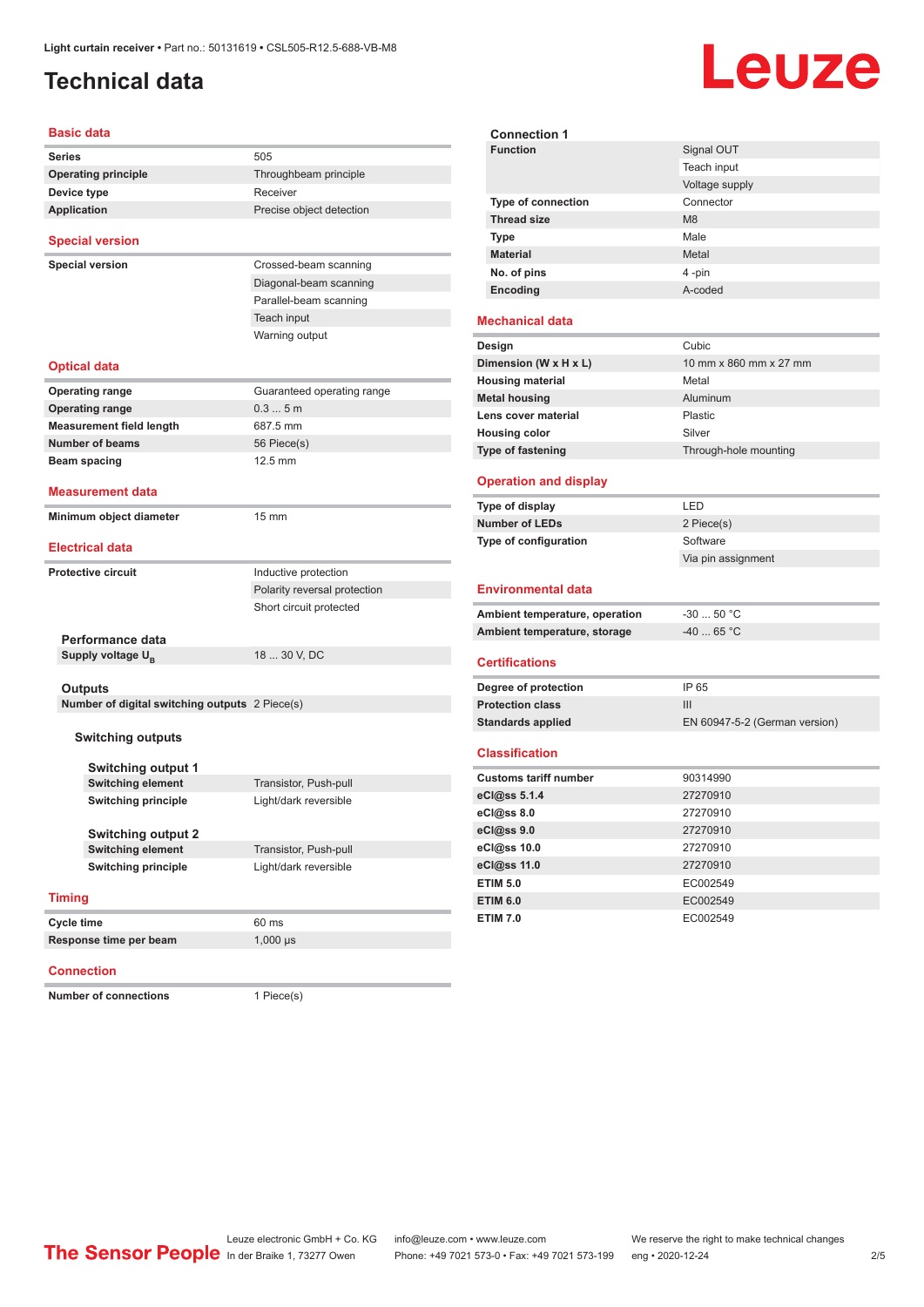#### <span id="page-2-0"></span>**Dimensioned drawings**

Leuze

All dimensions in millimeters



Observe the exact dimensions in the chapter "Technical data, dimensioned drawings" in the operating instructions.

### **Electrical connection**

**Connection 1**

| <b>Function</b>           | Signal OUT     |
|---------------------------|----------------|
|                           | Teach input    |
|                           | Voltage supply |
| <b>Type of connection</b> | Connector      |
| <b>Thread size</b>        | M <sub>8</sub> |
| <b>Type</b>               | Male           |
| <b>Material</b>           | Metal          |
| No. of pins               | 4-pin          |
| Encoding                  | A-coded        |

#### **Pin Pin assignment**

| $\overline{2}$          | OUT 1 / Teach-in / Warning output |
|-------------------------|-----------------------------------|
| 3                       | GND                               |
| $\overline{\mathbf{A}}$ | OUT <sub>2</sub>                  |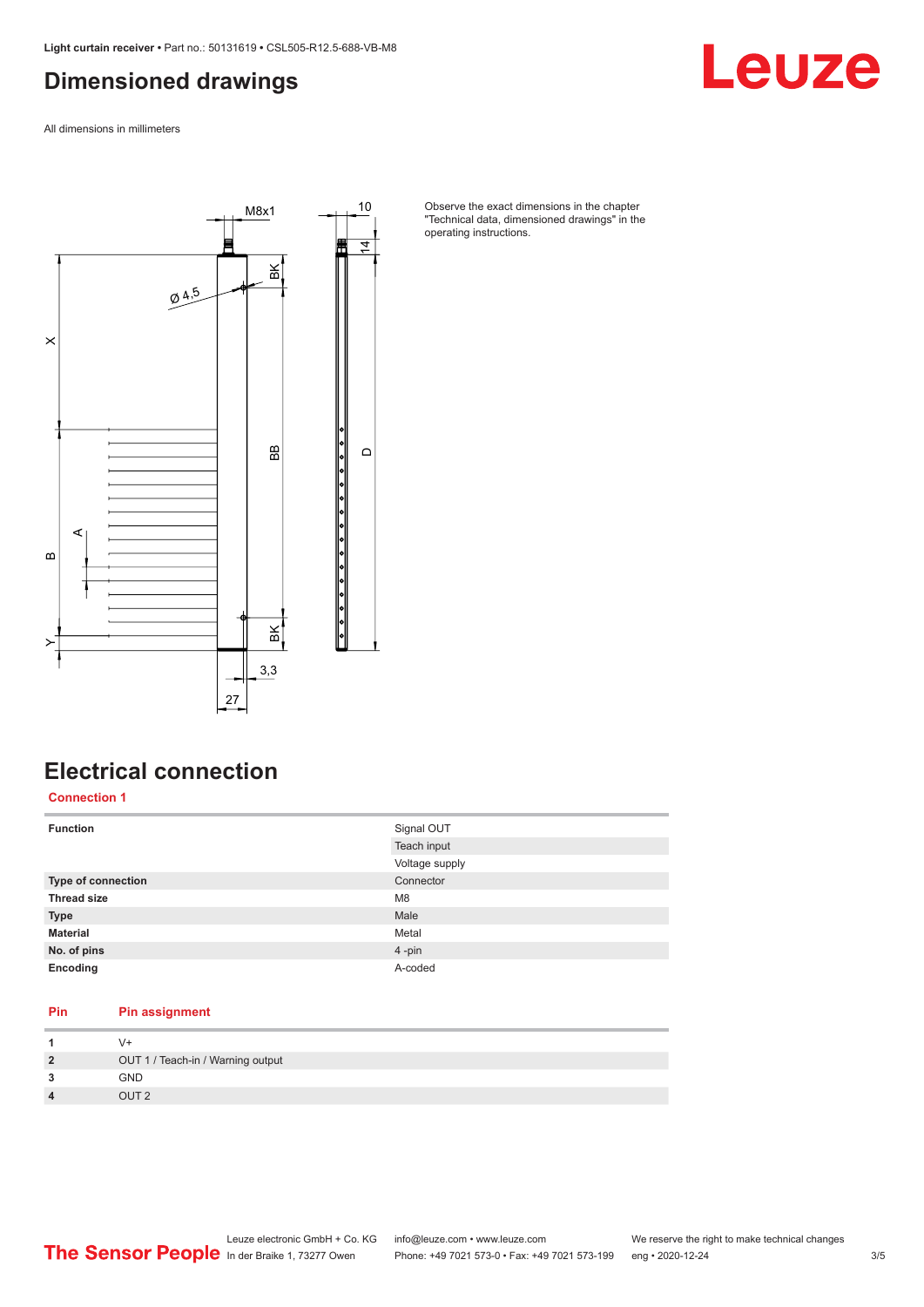#### <span id="page-3-0"></span>**Operation and display**

## Leuze

| <b>Display LED 1</b>       | <b>Display LED 2</b>       | <b>Meaning</b>                   |
|----------------------------|----------------------------|----------------------------------|
| Off                        | Off                        | Off                              |
| Red, continuous light      | Red, continuous light      | Operational readiness            |
| Red, continuous light      | Off                        | Object detected                  |
| Red, flashing              | Red, continuous light      | Ready with minor error           |
| Red, flashing              | Off                        | Object detected with minor error |
| Red, double flash          | Off                        | Configuration error              |
| Red, flashing in phase     | Red, flashing in phase     | Serious error A                  |
| Red, flashing out of phase | Red, flashing out of phase | Serious error B                  |
| Red, continuous light      | Red, double flash          | Teach event successful           |

#### **Suitable transmitters**

| Part no. | <b>Designation</b>         | <b>Article</b>               | <b>Description</b>                                                                                                                                                                                   |
|----------|----------------------------|------------------------------|------------------------------------------------------------------------------------------------------------------------------------------------------------------------------------------------------|
| 50131653 | CSL505-T12.5-688-<br>VB-M8 | Light curtain<br>transmitter | Application: Precise object detection<br>Special version: Diagonal-beam scanning, Crossed-beam scanning, Parallel-<br>beam scanning<br>Operating range: 0.3  5 m<br>Connection: Connector, M8, 4-pin |

#### **Accessories**

## Connection technology - Connection cables

|   | Part no. | <b>Designation</b> | <b>Article</b>   | <b>Description</b>                                                                                                                                |
|---|----------|--------------------|------------------|---------------------------------------------------------------------------------------------------------------------------------------------------|
| Ī | 50130856 | KD U-M8-4A-P1-050  | Connection cable | Connection 1: Connector, M8, Axial, Female, 4-pin<br>Connection 2: Open end<br>Shielded: No<br>Cable length: 5,000 mm<br>Sheathing material: PUR  |
|   | 50130850 | KD U-M8-4A-V1-050  | Connection cable | Connection 1: Connector, M8, Axial, Female, 4 -pin<br>Connection 2: Open end<br>Shielded: No<br>Cable length: 5,000 mm<br>Sheathing material: PVC |
|   | 50130869 | KD U-M8-4W-V1-020  | Connection cable | Connection 1: Connector, M8, Angled, Female, 4-pin<br>Connection 2: Open end<br>Shielded: No<br>Cable length: 2,000 mm<br>Sheathing material: PVC |

### Configuration devices

|                          | Part no. | <b>Designation</b> | <b>Article</b> | <b>Description</b>                                            |
|--------------------------|----------|--------------------|----------------|---------------------------------------------------------------|
| <b>Expertise Service</b> | 50132069 | CSL505-Interface   | Module         | Connection: Sub-D<br>Functions: Configuration and test device |